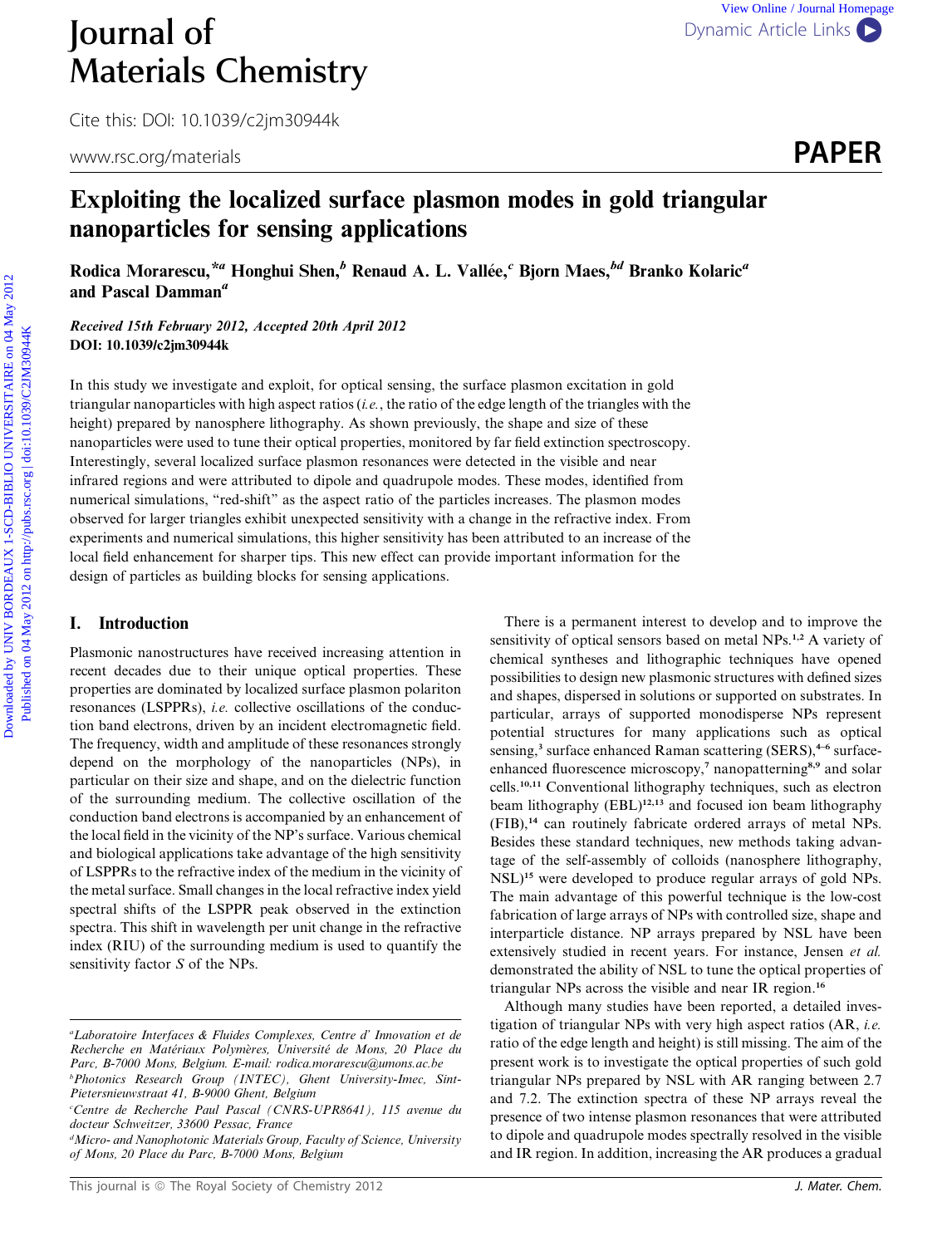red-shift of the LSPPRs that drastically improves the spectral resolution of the modes. Finally we demonstrate that these larger NPs are superior candidates for (bio)sensing applications thanks to their very high sensitivity to change in the refractive index of the surrounding medium. This higher sensitivity was associated with the stronger local field enhancement reached in the vicinity of the sharp tips of the larger NPs.

#### II. Experimental techniques

As mentioned above, the experiments presented here use arrays of triangular gold NPs prepared by NSL,<sup>18</sup> utilizing the drop coating method of Micheletto  $et$  al.<sup>19</sup> The technique employs nanospheres dispersed in solution to create a close-packed monolayer with hexagonal symmetry, used as a mask in a subsequent step, where gold is deposited through the nanospheres to fill the void spaces in the layer lattice. In this way regular arrays of triangular gold NPs are fabricated in a last step, when the nanosphere mask is removed. NSL has the advantage of making it possible to largely tune the AR of the NPs by changing the size of the nanospheres used as a mask and/or by changing the thickness of the evaporated gold. In this contribution monolayers of nanospheres with a diameter D of 356 nm, 456 nm, 628 nm and 771 nm have been prepared on fused silica substrates and used as a lithographic mask in a subsequent step when gold was evaporated. The gold film thickness determined by a quartz crystal microbalance was fixed to 40 nm. After the nanosphere masks are removed triangular NP arrays with the following edge length remain on the substrates:  $l = 109$  nm, 135 nm, 180 nm and 288 nm. The aspect ratio of these NPs increases linearly with the edge length as follows: 2.7 (array AR<sub>2.7</sub>), 3.4 (array AR<sub>3.4</sub>), 4.5 (array AR<sub>4.5</sub>) and 7.2 (array  $AR<sub>7.2</sub>$ ). rod-hidi of the LSPRRs that durationly improves the spectral lectronian the AR at constant goal brican controlled by the particular scale of the SNRs and the UNIVERSITATION of the SNRS and the UNIVERSITATION (1) the stren

The AR of the NPs can also be tuned by changing the thickness of the evaporated gold for a constant nanosphere diameter. For example, in this context, for the NPs designed using nanospheres with diameter  $D = 771$  nm, 80 nm of gold was evaporated in a second step instead of 40 nm. As a consequence, the AR of the NPs was changed from 7.2 (array  $AR_{7.2}$ ) to 3.6 (array  $AR_{3.6}^*$ ).

The samples have been characterized by atomic force microscopy (AFM) and the edge length values of the NPs presented above have not been deconvoluted for tip broadening effects. In order to monitor the optical properties of triangular NPs, far field visible-near infrared (NIR) extinction spectroscopy in the wavelength range 400–1800 nm has been applied. All the extinction spectra here presented are recorded using unpolarized light, under normal incidence with respect to the sample surface. In order to probe the sensitivity of the NPs the extinction spectra were recorded when the samples were placed in different environments with a different refractive index.

# III. Results and discussion

#### A. Investigation of multipolar plasmon modes

Fig. 1 shows the AFM images of the different highly ordered triangular NPs used in this study. The experimental extinction spectra of these arrays are presented in Fig. 2a.

For array  $AR_{2.7}$  the dominant resonance is an extinction band at 851 nm. Additionally a weaker band arises at 609 nm.

Increasing the AR at constant gold thickness leads to a gradual red-shift of these resonances from array  $AR_{2.7}$  to array  $AR_{7.2}$ . For example, for array  $AR_{7,2}$  the strong and weak bands are located at 1463 nm and 730 nm, respectively. As the AR of the triangles increases, we also observe an increase in their intensity, bandwidth and a better separation of both LSPPRs.

Changing the gold thickness also affects the optical properties of the NP array. Fig. 3 shows that the dipole resonance experienced a 440 nm blue-shift from array  $AR_{7,2}$  to array  $AR_{3,6}^*$  (same edge length but different height, 40 and 80 nm, respectively). Additionally a narrowing of plasmon width has been observed due to the decrease of the AR.

To have a better insight into the optical properties of these triangular NPs we simulate the extinction spectra of the NPs arrays by finite-element COMSOL simulations. This method has been extensively used for plasmonic simulations, see e.g. ref. 20. Fig. 4 depicts the schematic representation of the triangular NP's geometry used in the simulations: (a) perspective view and (b) top view. The symmetry of the lattice and the perpendicular excitation allows the use of only one cell as depicted in Fig. 4, with the use of appropriate boundary conditions. Numerical extinction is determined by calculating  $1 - T$ , with T the normalized transmitted power through a plane underneath the particles. For gold we used index data from Palik,<sup>21</sup> for the substrate index we employed  $n = 1.5426$ .

The polarization direction has been chosen along the bisector of the triangular NPs. Only the in plane excitation has been investigated. The sharpness of the tips has been controlled by adjusting the angle  $\theta$  ( $\theta = 2L/D$  is a geometrical parameter without dimension describing the sharpness of the tip, see Fig. 4). A decrease of  $\theta$  is obviously related to an increase of tip sharpness. Please note that care has to be given to the geometric parameters used to model the experiments, in order to fall well within the range of the experimentally measured values. For each specific NP array geometry, the  $\theta$  angle was adjusted to have a good agreement with the experimental extinction spectra. For the NP arrays  $AR_{2,7}$ ,  $AR_{3,4}$  and  $AR_{4,5}$ , we used  $\theta$  values of 0.49 (28°), 0.49 (28°) and 0.42 (24 $\degree$ ), respectively. The largest NPs (AR<sub>4.5</sub>, edge length 180 nm) have thus the sharpest tips (smallest  $\theta$ ).

The simulated extinction spectra of triangular NP arrays  $AR_{2.7}$ ,  $AR_{3.4}$  and  $AR_{4.5}$  are given in Fig. 2b. Similar trends as in the experimental spectra are observed: (i) the presence of two significant resonances, (ii) these resonances are gradually redshifted and (iii) their bandwidth increases with the increasing edge length of the triangles. Additionally for array  $AR_{4.5}$ , besides the two main resonances, multiple weak higher-order peaks show up at around 670 nm.

Interestingly, the experimental spectra can be adequately reproduced with a single "fitting" parameter, the  $\theta$  angle. For all arrays, the position of the maximum LSPPR for the fundamental resonance  $(l = 1)$  of the calculated spectra matches well with the experimental ones within  $\pm 20$  nm. For the second order LSPPR  $(l = 2)$ , the calculated peaks are slightly red-shifted compared to the experimental ones. Nevertheless, it should be noted that in the calculations these resonances appear to be slightly split into two modes. A slight blue-shift can be observed in the experimental spectra due to a possible overlapping of the peaks and experimental broadening. We assign the fundamental sharp resonance to the dipolar mode and the second order resonance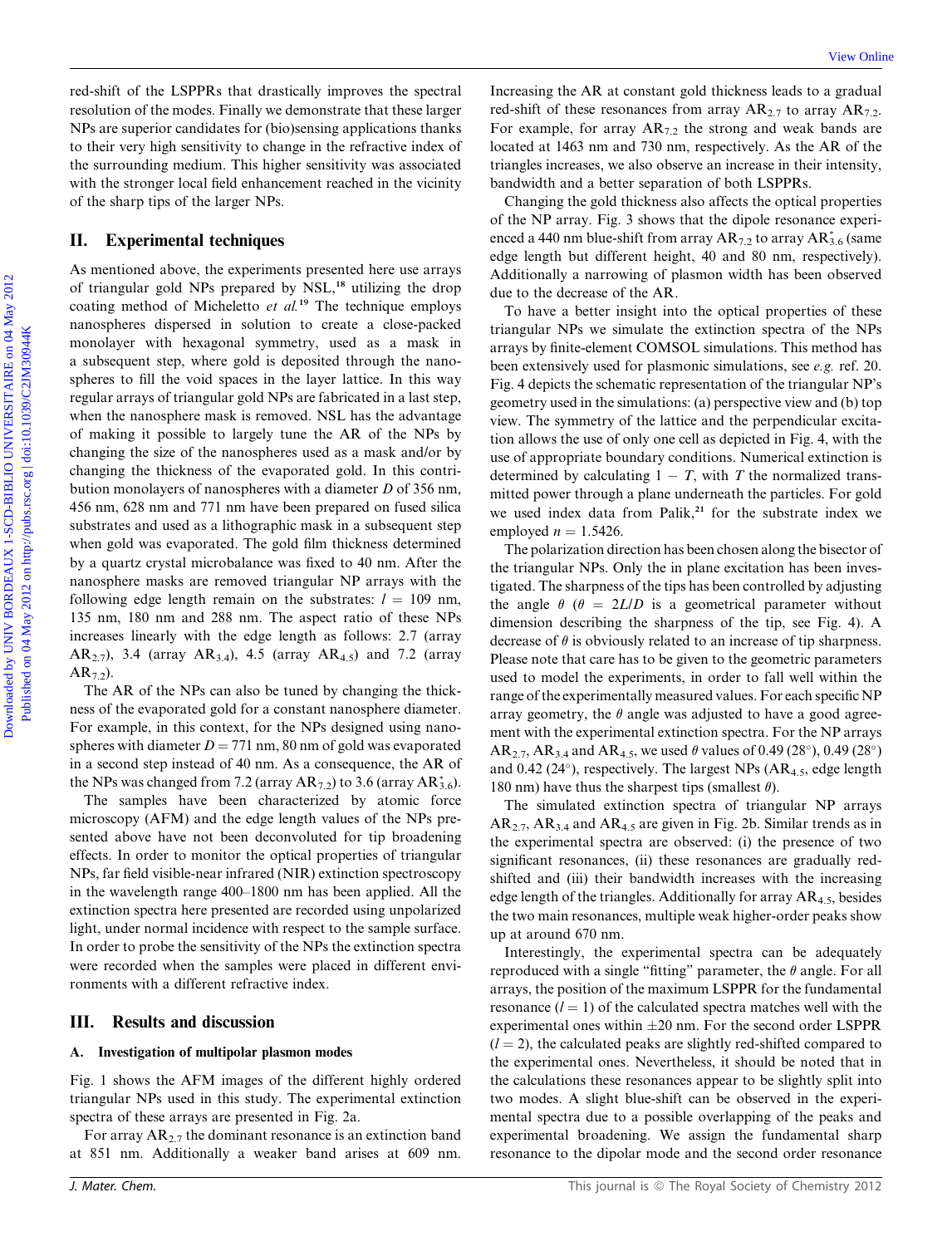

Fig. 1 AFM images of triangular NP arrays with various ARs, (a)  $AR_{2,7}$ , (b)  $AR_{3,4}$ , (c)  $AR_{4,5}$  and (d)  $AR_{7,2}$ . See text for details about these arrays.



Fig. 2 (a) Experimental extinction spectra of NP arrays with different aspect ratios  $AR_{2.7}$ ,  $AR_{3.4}$ ,  $AR_{4.5}$  and  $AR_{7.2}$ , as indicated. The spectra were recorded under normal incidence using unpolarized light. (b) Simulated extinction spectra of triangular NP arrays  $AR_{2,7}$ ,  $AR_{3,4}$  and  $AR<sub>4.5</sub>$ .

observed for the shorter wavelengths to the quadrupole mode. For array  $AR_{4.5}$  a weak resonance is observed at 670 nm in the simulated spectra that may be attributed to the excitation of multipolar modes higher than  $l = 2$ . The experimental peaks are broader than the numerical ones, which can be attributed to deviations from perfect periodicity (e.g. size inhomogeneity) in the experimental samples.

Fig. 5 reveals the linear dependence of the experimentally determined wavelengths corresponding to the maximum



Fig. 3 Experimental extinction spectra of NP arrays prepared using the same diameter of the nanospheres  $D = 771$  nm but different gold thickness: 40 nm  $(AR_{7.2})$  and 80 nm  $(AR_{3.6})$ .



Fig. 4 Schematic representation of a triangular NP's geometry as used in COMSOL simulations: (a) perspective view and (b) top view respectively. The sharpness of the tips has been controlled by adjusting the angle  $(\theta)$ .

extinction bands of the dipole and quadrupole modes versus the aspect ratios, as expected for such triangular NP arrays.<sup>25</sup>

Besides the far field properties, the near field optical properties of the triangular NP arrays  $AR_{2.7}$ ,  $AR_{3.4}$  and  $AR_{4.5}$  have been numerically investigated. Fig. 6 shows the calculated electric field maps close to the particle surface of array  $AR_{4,5}$  for the LSPPRs attributed to the dipole ( $\lambda = 1115$  nm (a)) and quadrupole ( $\lambda = 810$  nm (b)) excitations. These electric field maps correspond to NP arrays supported on a fused silica substrate and a polarization direction along the bisector of the triangles. For the dipole and quadrupolar resonances, the largest fields are generated on the NPs tips that are aligned with the polarization direction (see Fig. 6a and b). Negligible field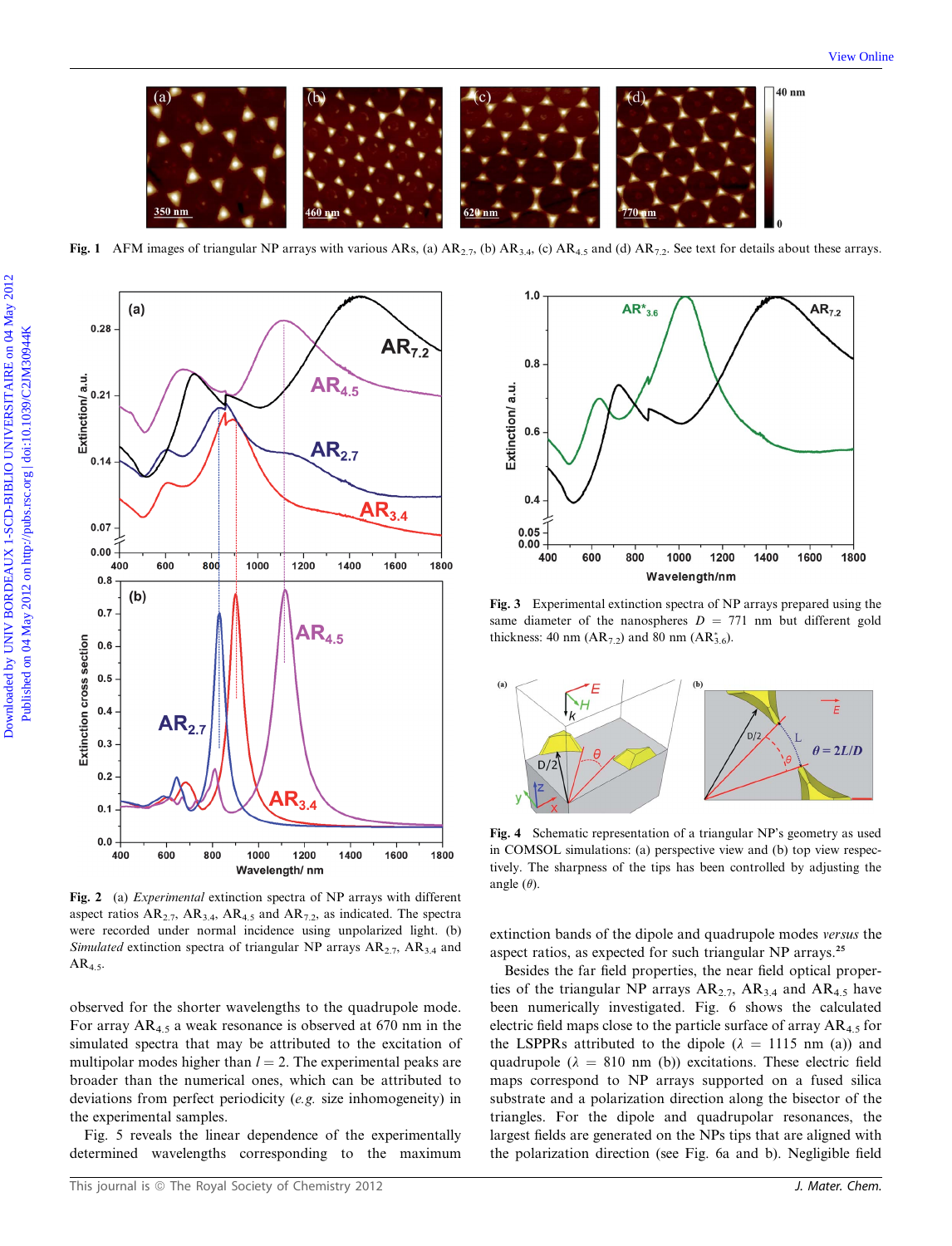

Fig. 5 The linear relationship between the experimental LSPPR wavelengths of the dipole (blue) and quadrupole (red) vs. the aspect ratios of the gold nanotriangles. All the extinction spectra have been recorded in air. The axes are as indicated.



Fig. 6 2D maps representing the square of the electric field external to triangular gold NP array  $AR_{4.5}$ . The sharpness of the NPs has been chosen by fixing the angle  $\theta$  at 24°. The polarization of light is along the triangle's bisector. The map has been calculated for the LSPPRs which correspond to the dipole resonance  $\lambda = 1115$  nm (a) and quadrupolar resonance  $\lambda = 810$  nm (b).

enhancements can be observed for the tips perpendicular to the polarization direction.

It is well known that the optical properties of metal NPs are influenced by particle size. With increasing particle size higher



Fig. 8 Electric field normalized (dipole excitation) for NP arrays  $AR_{2,7}$ ,  $AR_{3,4}$  and  $AR_{4,5}$ . The sharpness of the tips was adjusted to reproduce the experimental spectra. The inset shows the shapes of the triangles with different sharpness used in the COMSOL simulations.

order plasmon modes appear in the extinction spectrum.<sup>23</sup> These results can be explained by considering that for larger NPs, the incoming light cannot polarize the particle homogeneously. As a consequence, retardation effects lead to a gradient of the electromagnetic field, that excite higher order modes. A broadening of the plasmon bandwidth is observed for large NPs as a result of radiative damping. The retardation effects within the particles lead to a considerable decrease in the plasmon lifetime and thus the dipolar near field enhancement.

The optical properties of metal NPs are also strongly influenced by particle shape. This effect is obvious for very different geometries such as spheres, rods, squares and triangles. In a more subtle way, it has been shown recently by Sherry *et al.* that the sharpness of the tips of the triangular NPs affects their optical properties drastically.<sup>17</sup> The drastic influence of the snipping effect (i.e. rounding of the tips) on the optical properties of triangular NPs has been concomitantly reported.<sup>22,24</sup>

For the design of NPs and the tuning of their optical properties, both size and shape are thus of a crucial importance. For NP



Fig. 7 (a) The evolution of the normalized electric field with distance from the tip for a triangular NP array AR<sub>4.5</sub> and an angle  $\theta$  equal to 20°. The electric field corresponds to the dipolar mode. The inset shows the shapes of the triangles with different sharpness used in the simulations  $\theta$ : 20°, 24°, 28°. (b) The evolution of the extinction spectra of similar triangular NPs with various  $\theta$  angles, as indicated.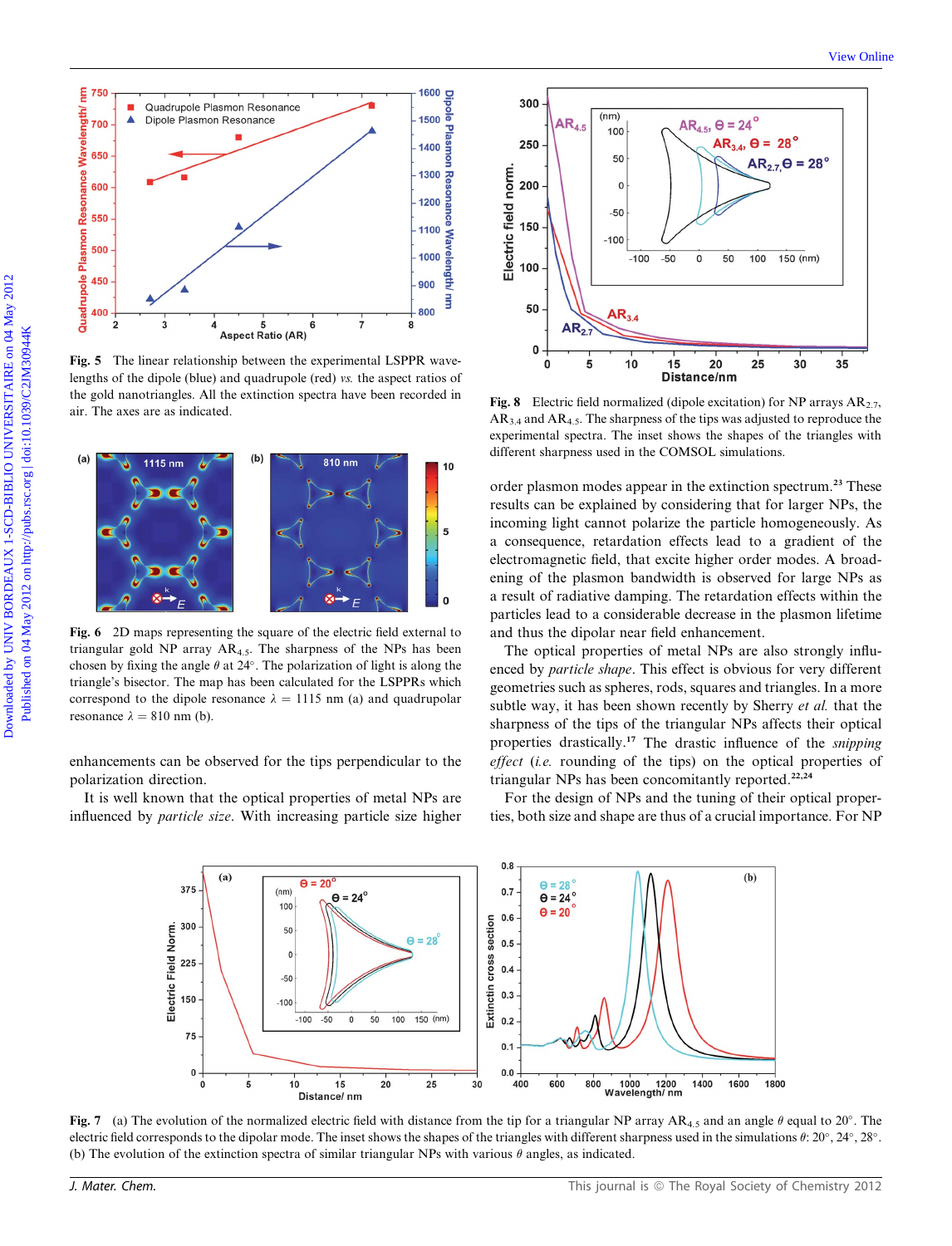

Fig. 9 (a) The linear relationship between the experimental LSPPR wavelengths of the dipole (blue) and quadrupole (red) of the NP array  $AR_{27}$  vs. the refractive index of different solvents. (b) The linear relationship between the experimental LSPPR wavelengths of the quadrupole (red) of the NP array  $AR_{4.5}$  vs. the surrounding refractive index.



Fig. 10 The evolution of the experimental LSPPR wavelengths of the dipole (blue) and quadrupole (red) resonance for the NP array  $AR^*_{3.6}$  with the refractive indexes of different surrounding solvents.

arrays prepared by NSL, the sharpness of the tips is clearly affected by a change of the colloidal sphere's diameter (see Fig. 1 and 2). The influence of the tip sharpness (determined by the angle  $\theta$ ) was investigated with COMSOL simulations.

Fig. 7a depicts the rapid decrease of the electric field with the distance from the tip, for the dipole mode of NP array  $AR_{4.5}$ . From the extinction spectra of these NPs (Fig. 7b), we see that the dipole resonance is very sensitive to the tip sharpness, redshifts as large as 170 nm are observed for the sharpest triangles  $(\theta = 20^{\circ}).$ 

The dramatic effect of the tip sharpness on the optical spectra of the NPs can be explained by taking into account that the sharp tips on a perfect triangle lead to polarization distortions that favor higher order multipoles.<sup>25</sup> For snipped triangular NPs, this effect is reduced and the electric field becomes more homogeneous.

#### B. Optical sensing based on the exploitation of plasmon modes in triangular NPs

As shown in Fig. 8, the sizes of the triangular NPs affect the field enhancement near the tip. From COMSOL simulations, we can see that the field decays away from the tip surface faster for smaller NPs. If we consider that a higher enhancement of the near fields correlates with a higher sensitivity, then we can conclude that the largest NPs with sharper tips are excellent candidates for sensing applications.

In the following, we demonstrate experimentally that the largest NPs are the most sensitive. Shifts in the LSPPR peak position for dipole and quadrupole resonances are observed by changing the refractive index of the surrounding solvent (Fig. 9). This gives us the opportunity to measure the sensitivity (given by the wavelength shift per RIU) for the NP arrays  $AR_{2.7}$ ,  $AR_{3.4}$ and  $AR_{4.5}$ .

Fig. 9a shows the evolution of the LSPPR peak position (dipole and quadrupole) for NP array  $AR_{2.7}$  with the surrounding refractive index. From these data, sensitivity factors of 190 nm per RIU for the dipole and 54 nm per RIU for the quadrupole are obtained. For the NP array  $AR_{4.5}$ , only the sensitivity of the quadrupole resonance (116 nm per RIU) was determined (see Fig. 9b). Due to the near-IR absorption of the solvents used for tuning the refractive index, it was not possible to record the LSPPR shift of the dipole mode.

However, the shift observed for the dipole resonance of the array of largest particles  $AR_{4.5}$  immersed in pyridine is two times larger than those observed for the array of smallest particles  $AR_{2.7}$  immersed in the same solvent.

For the studied NP arrays, the dipole resonance is more sensitive to a change in the refractive index compared to the quadrupole resonance. The sensitivity of the triangular NPs clearly increases with increasing their edge length at constant gold thickness.

To further support this observation and avoid the near-IR absorption of solvent, the sensitivity of large particles,  $D = 771$  nm with a gold thickness of 80 nm (array  $AR_{3.6}^{*}$ ) has been investigated. The resulting sensitivity will be a lower bound of the value expected for the 40 nm array  $AR_{7,2}$ . Indeed, Haes et al. reported that triangular NPs with the smallest thickness are the most sensitive.<sup>26</sup>